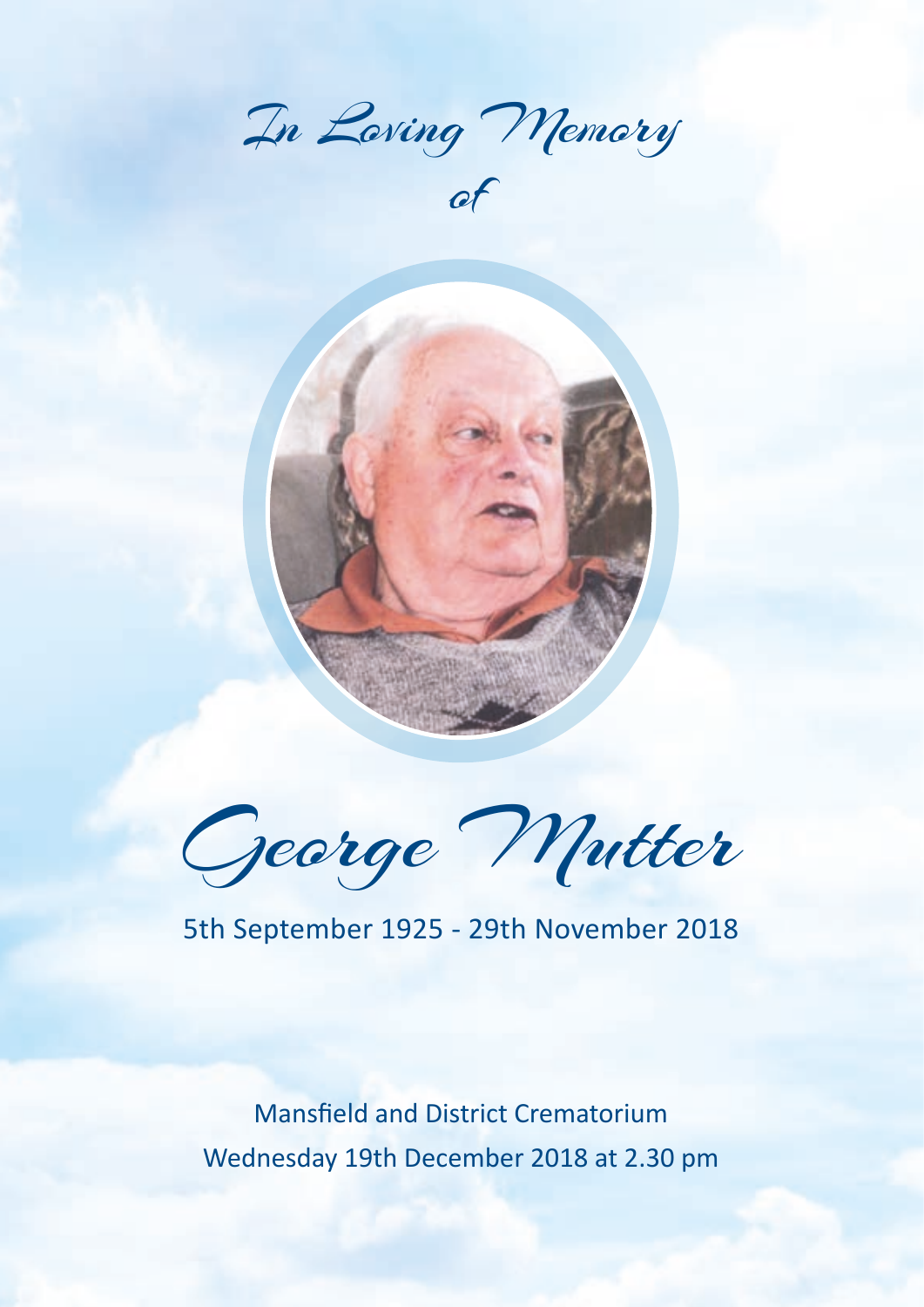Order of Service

*Officiated by Rebecca White, Funeral Celebrant*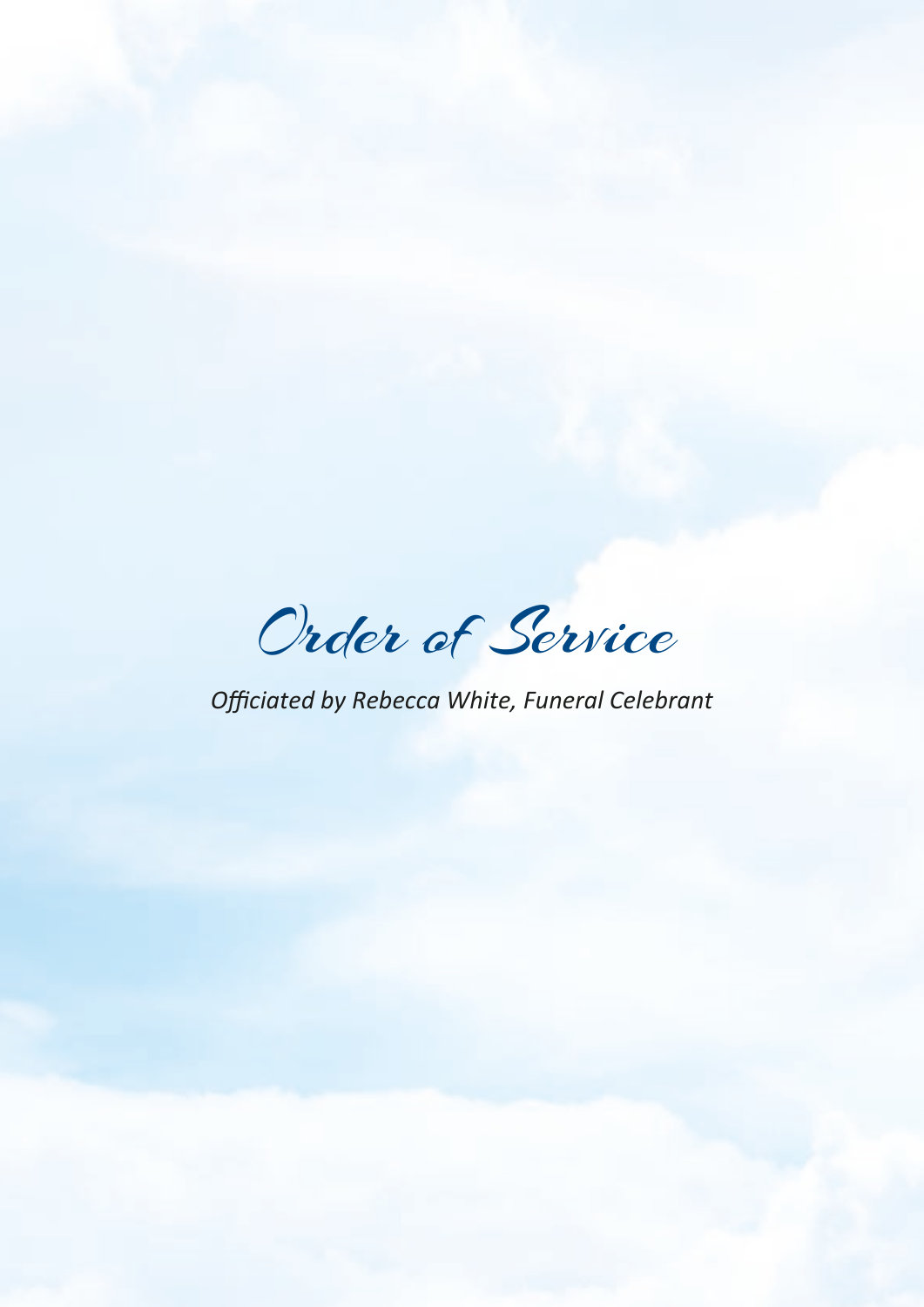Entrance Music

Over The Rainbow by Eva Cassidy

Introduction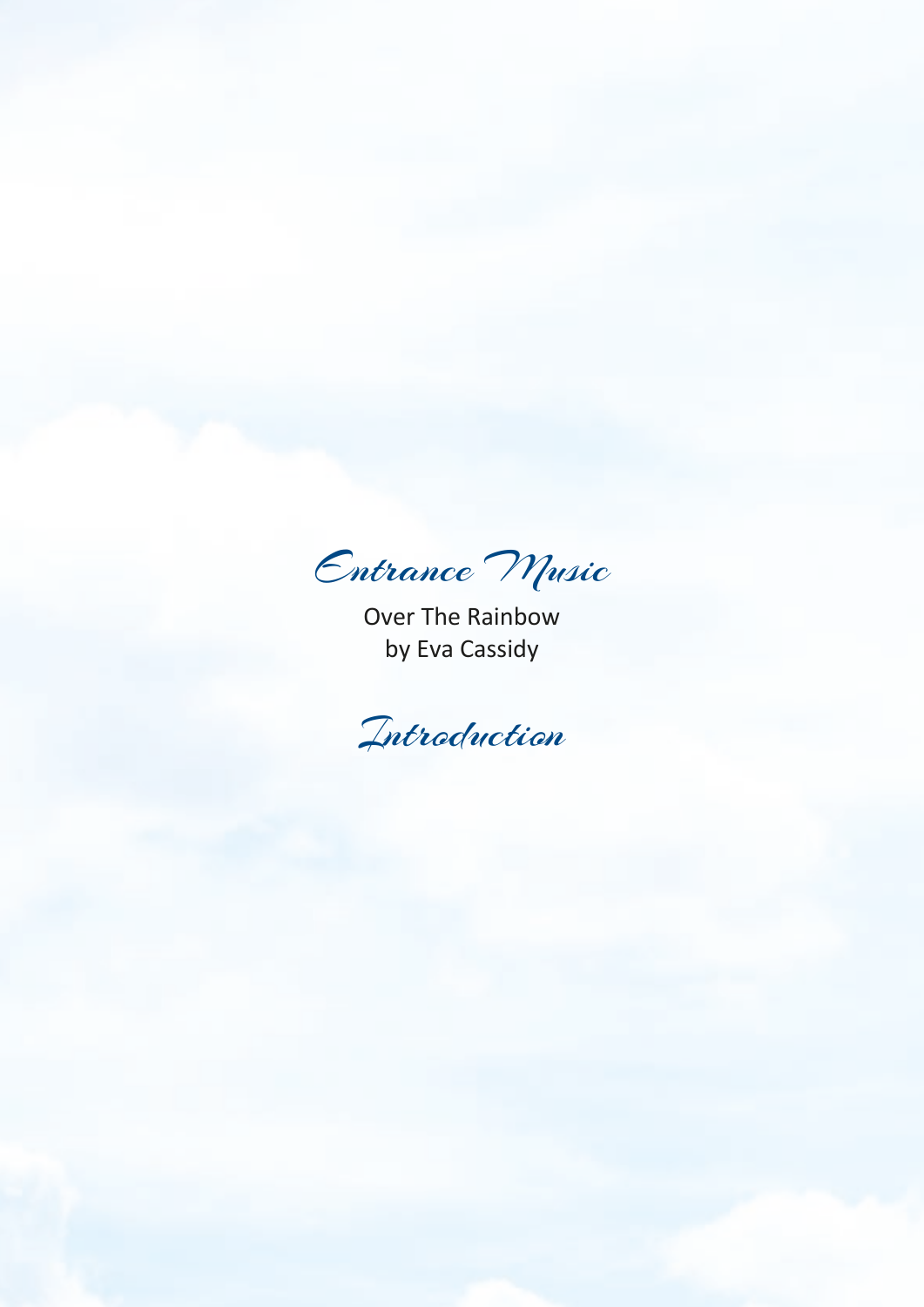Hymn

Praise, my soul, the King of Heaven; To His feet thy tribute bring! Ransomed, healed, restored, forgiven, Who like me His praise should sing? Praise Him! Praise Him! Praise Him! Praise Him! Praise the everlasting King!

Praise Him for His grace and favour To our fathers in distress! Praise Him still the same for ever, Slow to chide, and swift to bless! Praise Him! Praise Him! Praise Him! Praise Him! Glorious in His faithfulness!

Father-like, He tends and spares us; Well our feeble frame He knows. In His hands He gently bears us, Rescues us from all our foes, Praise Him! Praise Him! Praise Him! Praise Him! Widely as His mercy flows!

Angels, help us to adore Him; Ye behold Him face to face: Sun and moon, bow down before Him; Dwellers all in time and space, Praise Him! Praise Him! Praise Him! Praise Him! Praise with us the God of grace!

*Henry Francis Lyte (1793-1847)*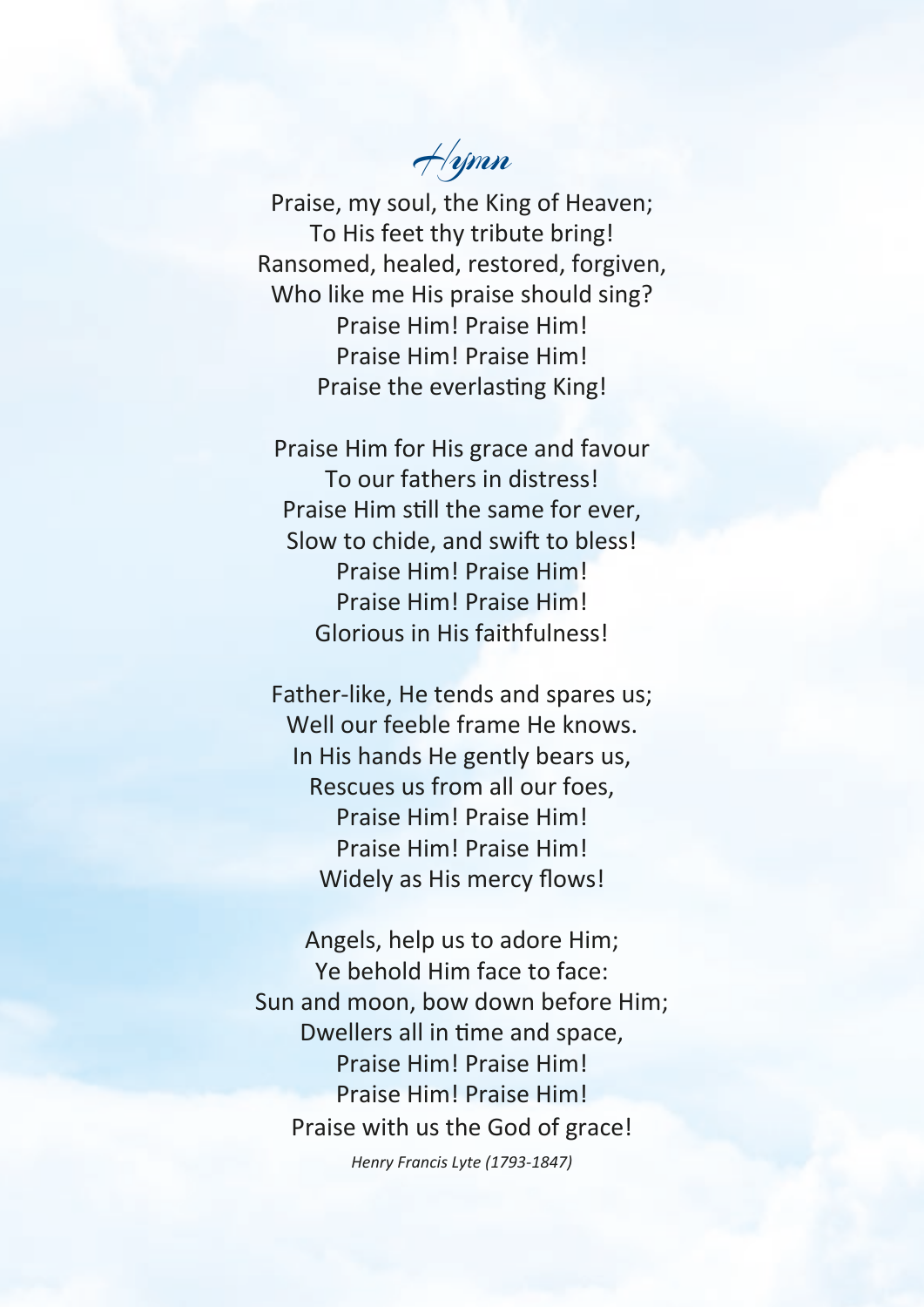Eulogy

Committal

The Lord 's Prayer

Our Father, who art in heaven, hallowed be Thy name. Thy Kingdom come, Thy will be done, on earth as it is in heaven. Give us this day our daily bread and forgive us our trespasses, as we forgive those who trespass against us. And lead us not into temptation, but deliver us from evil. For Thine is the Kingdom, the power and the glory, for ever and ever. Amen.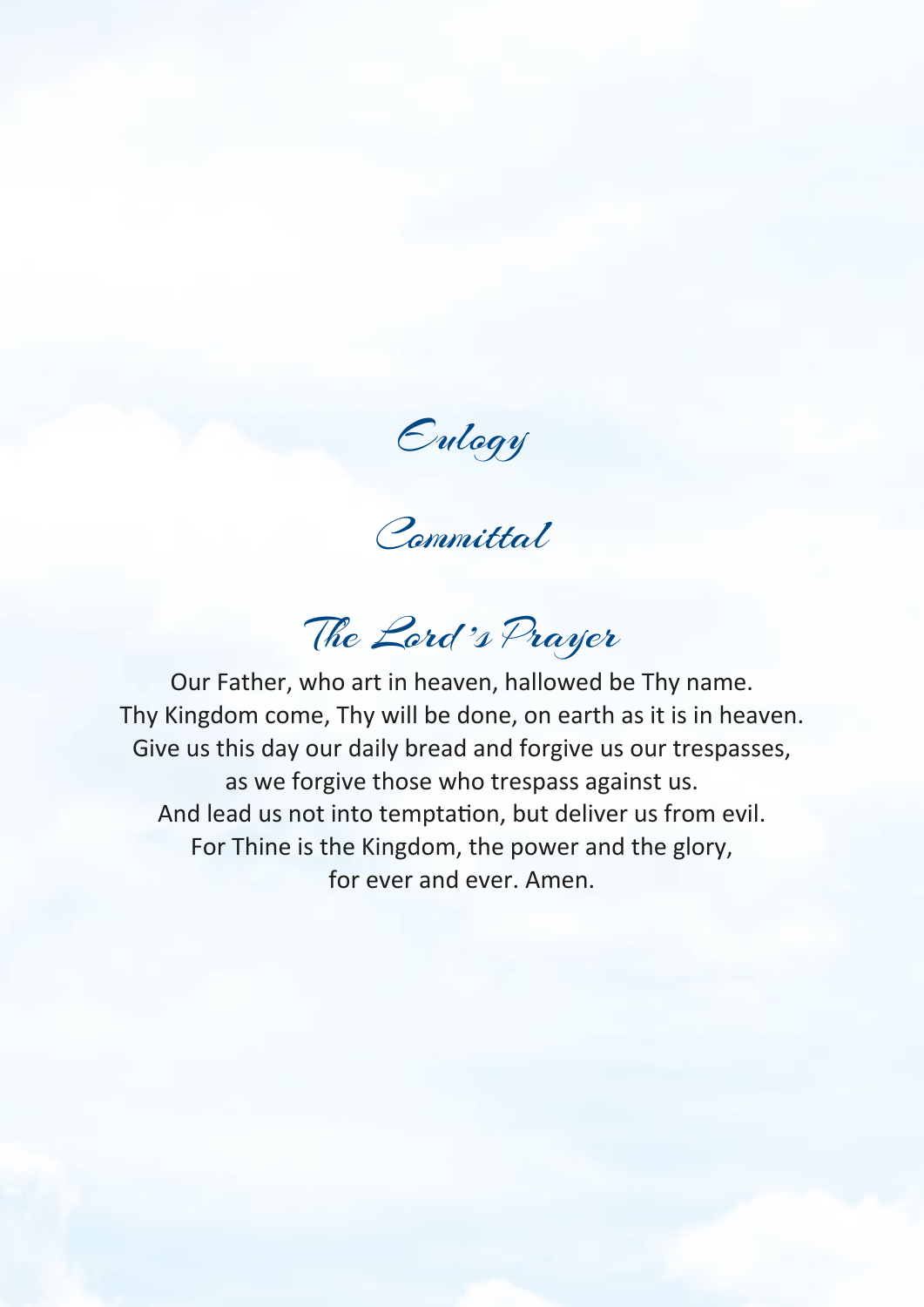Departing Music

We'll Meet Again Vera Lynn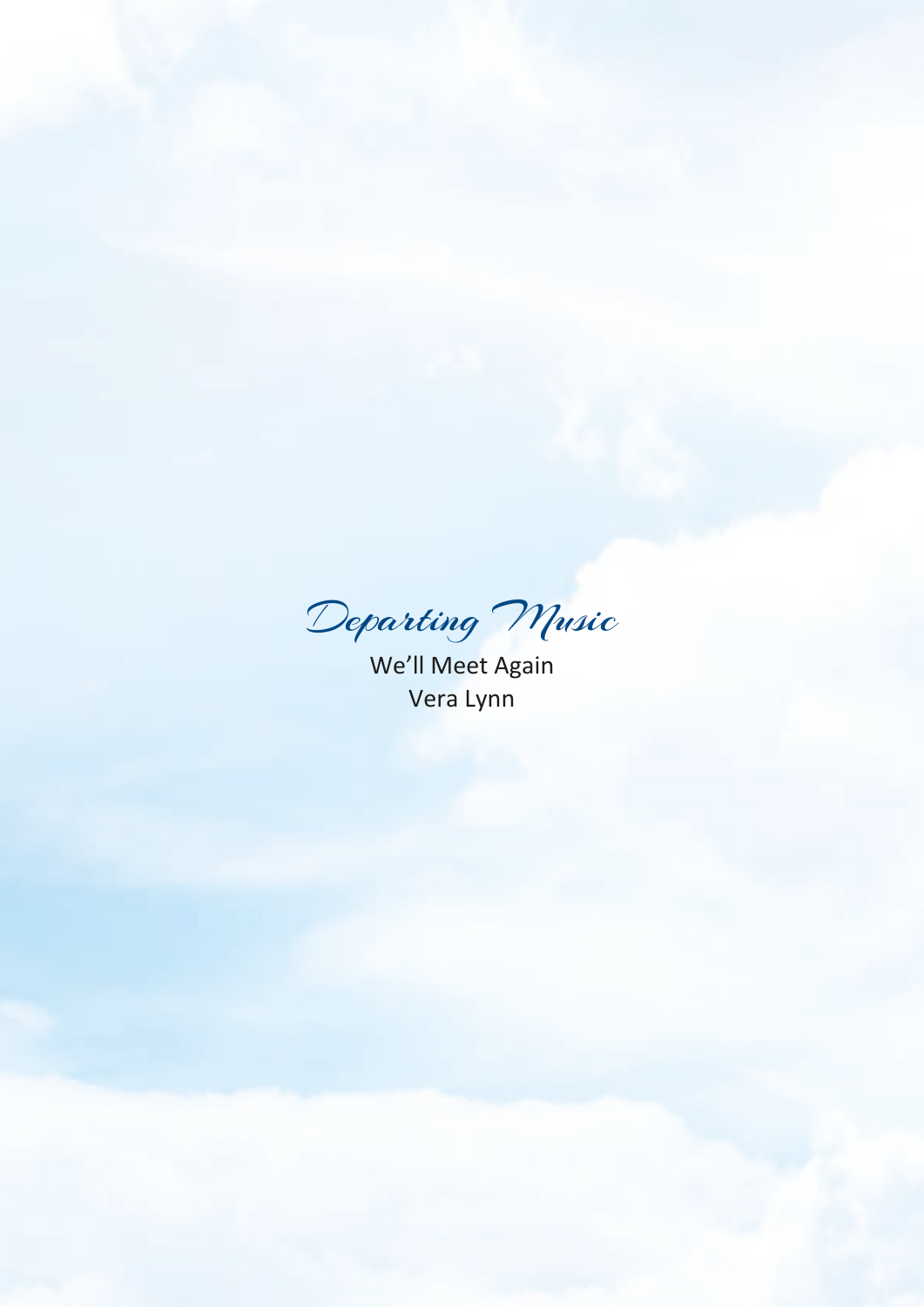## *This Heritage*

*He is not dead, he who leaves us this great heritage of remembered joy. He still lives in our hearts, in the happiness we knew, in the dreams we shared. He still breathes in the lingering fragrance, windblown, from his favourite flowers. He still smiles in the moonlight's silver and laughs in the sunlight's gold. He still speaks in the echoes of words we've heard him say again and again. He still moves, in the rhythm of waving grasses and in the dance of the tossing branches. He is not dead. His memory is warm in our hearts, comfort in our sorrow. He is not apart from us, but is a part of us. For love is eternal and those we love shall be with us throughout all eternity.*